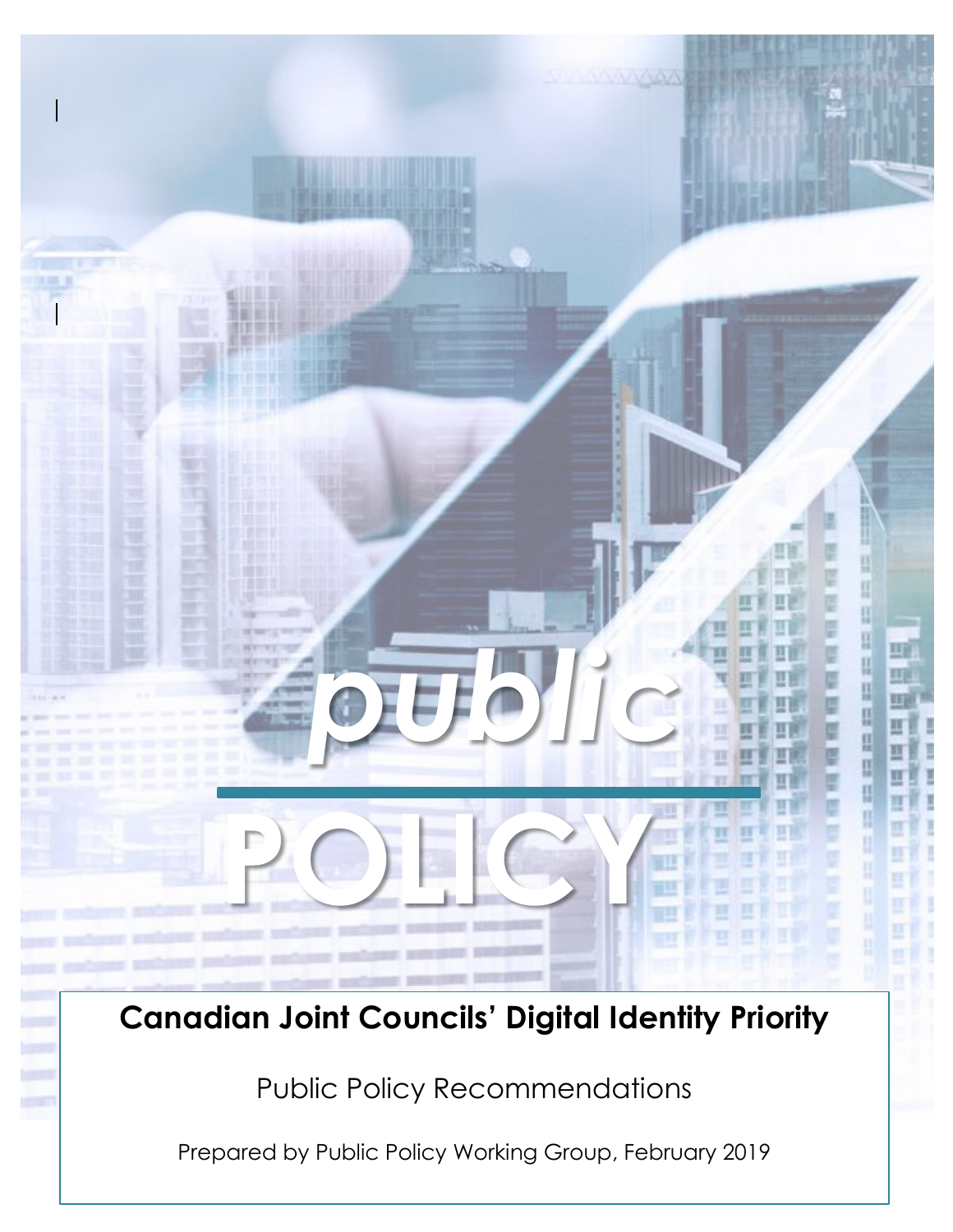# **Table of Contents**

| Appendix I - Mapping to IMSC Discussion Paper and Pan-Canadian Trust Framework16 |  |
|----------------------------------------------------------------------------------|--|
|                                                                                  |  |
|                                                                                  |  |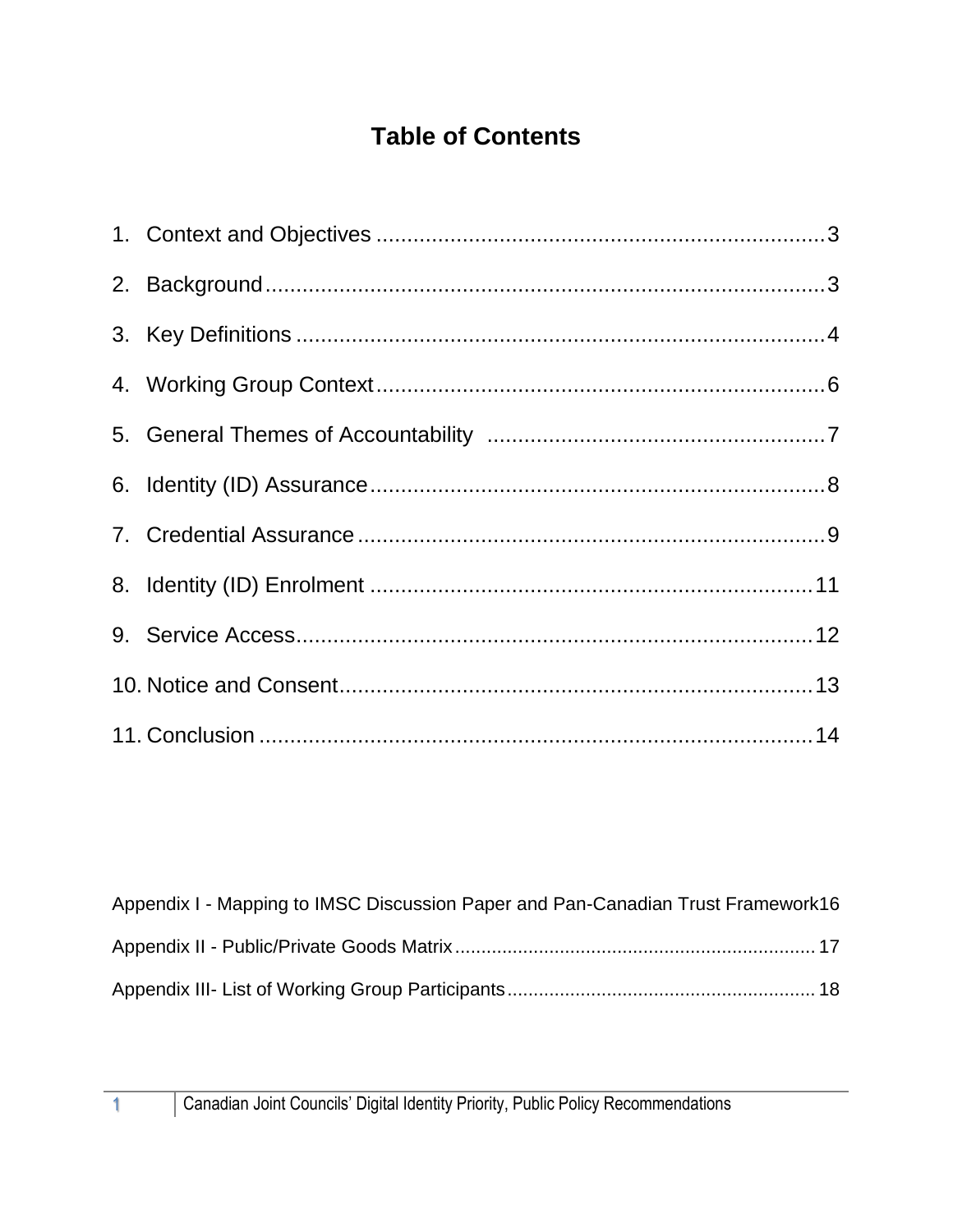### **To the members of the Canadian Joint Councils**

As the co-leads for the Digital Identity priority stream, we are pleased to present the following recommendations for a Pan-Canadian policy position on the question of the roles and responsibilities of public and private sector in digital identity. We believe this moves us closer to transforming government services, enabling government across jurisdictional boundaries, and enabling Canadians to participate confidently and securely in the growing digital society.

Following Joint Councils' approval to establish a Public Policy Working Group, we issued a call for participants to all Identity Management Sub-Committee IMSC/Joint Councils members. The group was established in May 2018 and brought together seventeen representatives at the municipal, provincial and federal levels. This group met over the summer 2018 and this report is the result of their deliberations.

Leveraging existing work by the Pan Canadian Trust Framework (PCTF) group and IMSC, the Working Group identified three guiding principles:

- an individual's' right to an identity cannot be compromised;
- privacy and security are critical in allowing Canadians to participate confidently in the digital society;
- convenience and choice are key drivers for citizens.

#### **Jackie Stankey**

Director, Enterprise Strategy & Planning Office of the Corporate Chief Information Officer, Service Alberta

Based on these principles, three general themes of accountability are recommended:

- privacy and security: the public sector must retain accountability for setting legal requirements and monitoring compliance;
- establishment and use of digital identities: to meet the demands of convenience and choice, both the public and private sectors have roles to play in the provision, management and use of digital identities;
- foundational evidence of identity (birth and arrival in country records): accountability for the issuance must continue to lie with the public sector.

Within this context, the detailed recommendations recognize the significant value that the private sector will add. We are excited to see what future growth and collaboration in this space will mean for Canadians.

We offer sincere thanks to the working group for their dedication and willingness to tackle this very important question of the appropriate roles of the public and private sector in digital identity.

#### **Sophia Howse**

Executive Director, Province of BC, Provincial Identity Information Management Program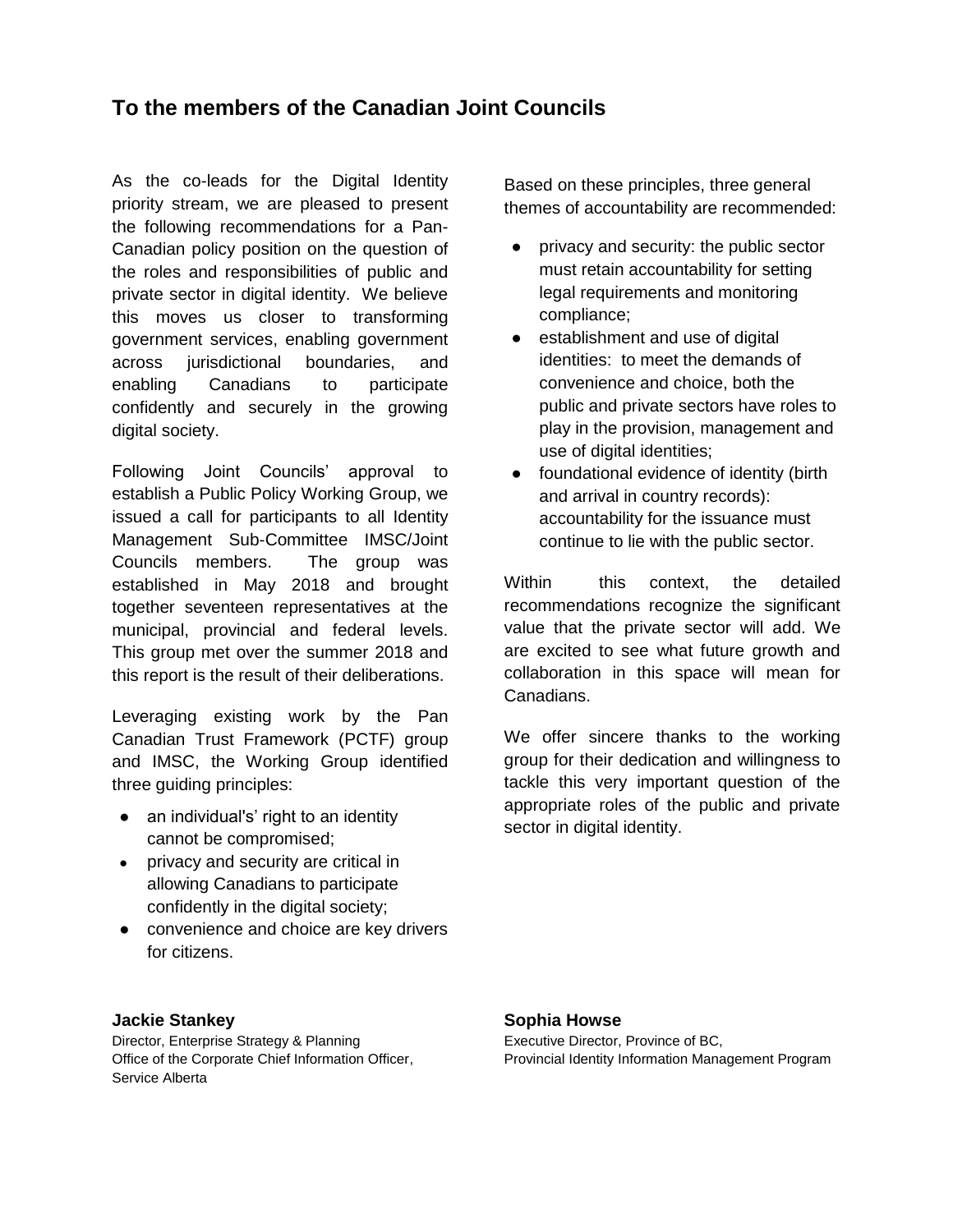### <span id="page-3-0"></span>**1. Context and Objectives**

The digital identity space is a rapidly changing environment and as identity increasingly moves from a paper to the digital world, the lines between the public and the private sectors are blurring:

- disruptive technologies are changing the landscape of identity and who acts in the identity space;
- governments act to correct market failures and gaps by providing goods where there is little incentive for the private sector to provide them; and
- new technologies often result in new goods and services.

The Public Policy Working Group (PPWG) was established at the request of the Joint Councils with the objectives of:

- assessing and developing recommendations on the appropriate roles and responsibilities of the public and private sectors in digital identity management for individuals and not businesses; and
- providing policy input into how to move the Pan-Canadian Trust Framework forward.



## <span id="page-3-1"></span>**2. Background**

In May 2016, the question of the appropriate roles of the public and private sector in identity management was raised at the DIACC Trust Framework Expert Committee (TFEC). The issue was referred to the Identity Management Sub-Committee (IMSC) and the subsequent discussions confirmed that this was an important area that required further research.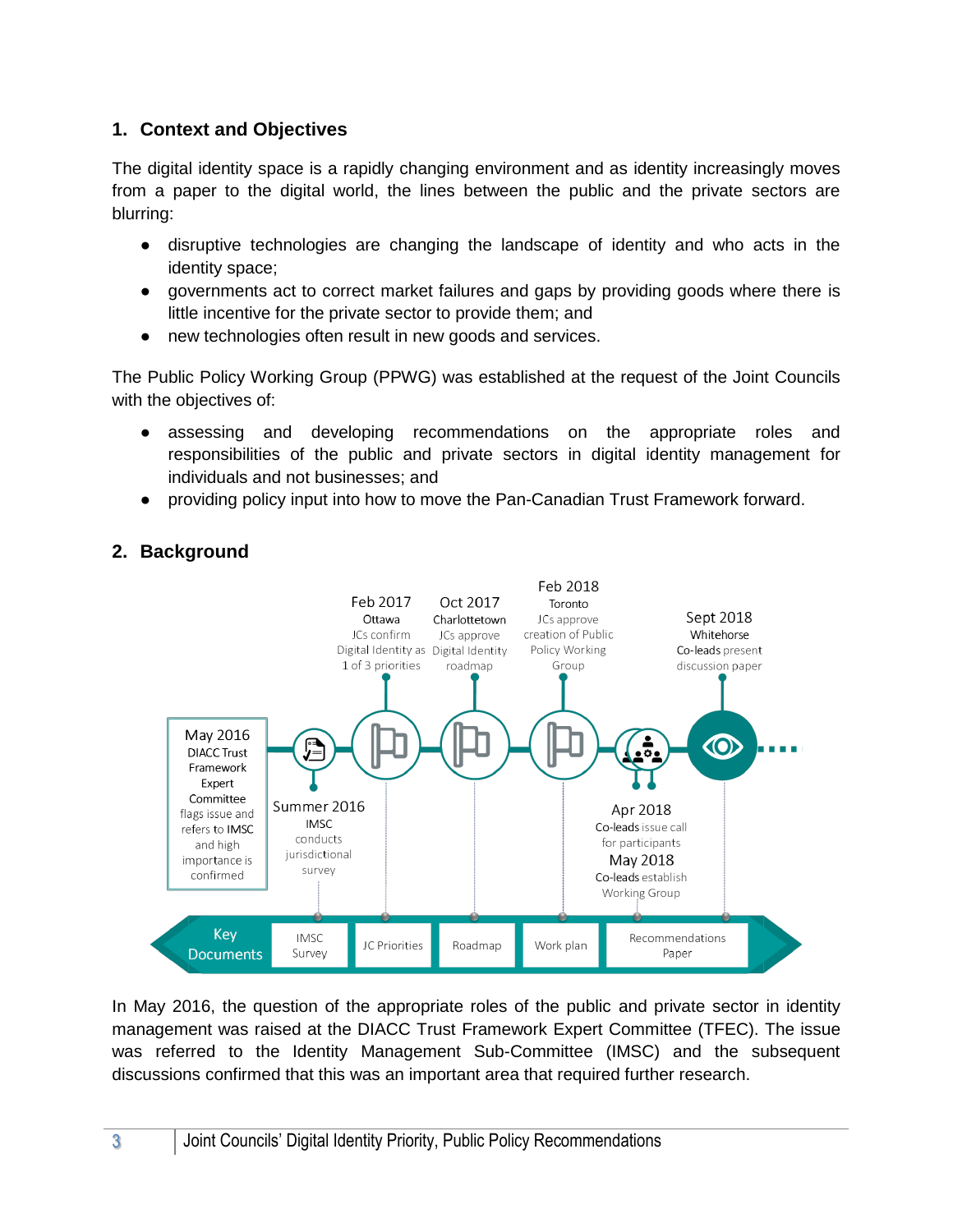In summer of 2016, prior to the establishment of the PPWG, the IMSC conducted a crossjurisdictional review to clarify its position on the roles and responsibilities of the public and private sectors and describe the rationale for the decisions. The results were presented in the IMSC's "Discussion Paper: Roles and Responsibilities of the Public and Private Sectors".

In February 2017, the Joint Councils endorsed three priority areas to be actively pursued, one of which was Digital Identity. Two co-leads, Alberta and BC, were identified to plan and coordinate work in this area. In October 2017, the co-leads presented a digital identity roadmap and gained approval from the Joint Councils to proceed with the work. One of the work streams on the roadmap was "Policy and Governance" and at the February 2018 Joint Councils meeting the co-leads gained approval to initiate the work in this area and established the PPWG. The vision was that this Working Group would conduct research, facilitate discussions and develop recommendations for a Pan-Canadian policy approach on the question of the roles of public and private sector in digital identity. In April 2018, a call for participants for the PPWG was issued via e-mail to all IMSC/Joint Councils members and the group was established in May 2018.

This report is the result of the deliberations of the PPWG and is presented to the Joint Councils in September 2018 for consideration, with the intent to seek endorsement following the submission of comments.

### <span id="page-4-0"></span>**3. Key Definitions**

Identity management and digital identities are complex and still evolving subjects. There are a number of new terms that have entered our lexicon from these areas; some of these have widely accepted definitions, while others are less standardized. For the purposes of this document, the definitions adopted by IMSC in April 2016 have been used in this document. The key terms are shown in the table below.

| Assurance            | A measure of certainty that a statement or fact is true.                                                                                                                                                                                                                           |
|----------------------|------------------------------------------------------------------------------------------------------------------------------------------------------------------------------------------------------------------------------------------------------------------------------------|
| Authentication       | The process of establishing truth or genuineness to<br>generate an assurance.                                                                                                                                                                                                      |
| Credential           | A unique physical or electronic object (or identifier) issued<br>to, or associated with, a person, organization or device<br>(e.g. key, token, document, program identifier).                                                                                                      |
| Credential Assurance | The assurance that a person, organization or device has<br>maintained control over the credential with which they<br>have been entrusted (e.g. key, token, document, identifier)<br>and that the credential has not been compromised (e.g.<br>tampered with, corrupted, modified). |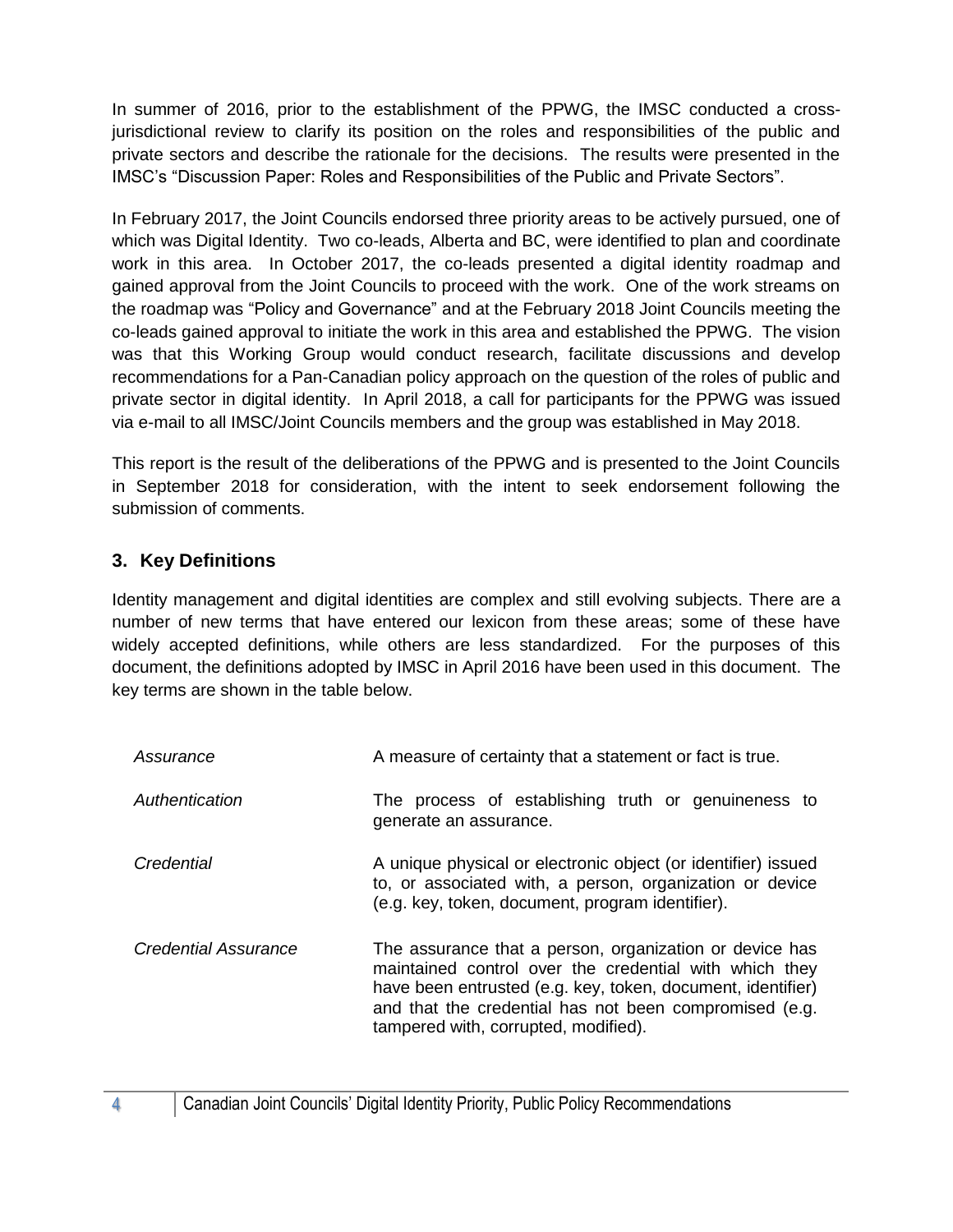<span id="page-5-0"></span>

| Foundational Evidence<br><b>Identity</b> | of Issued by a government institution relating to the<br>registration of a vital or major life event, foundational<br>evidence of identity is used to establish core identity<br>information such as given name(s), surname, date of birth<br>and place of birth. Examples of foundational evidence of<br>identity include, but are not limited to: birth certificates,<br>permanent resident cards, and certificates of citizenship. |
|------------------------------------------|---------------------------------------------------------------------------------------------------------------------------------------------------------------------------------------------------------------------------------------------------------------------------------------------------------------------------------------------------------------------------------------------------------------------------------------|
| <b>Identity</b>                          | A reference or designation used to distinguish a unique<br>and particular person, organization or device.                                                                                                                                                                                                                                                                                                                             |
| <b>Identity Assurance</b>                | A measure of certainty that a person, organization or<br>device is who or what it claims to be.                                                                                                                                                                                                                                                                                                                                       |
| <b>Identity Enrolment</b>                | Connecting an identity to a credential, therefore linking the<br>real you to the credential                                                                                                                                                                                                                                                                                                                                           |
| <b>Identity Establishment</b>            | The creation of an authoritative record of identity that is<br>relied on by others for subsequent government activities,<br>programs, and services.                                                                                                                                                                                                                                                                                   |
| <b>Identity Issuance</b>                 | The creation of evidence of identity that is issued to an<br>individual and can be relied on by others for subsequent<br>government activities, programs, and services.                                                                                                                                                                                                                                                               |
| <b>Identity Verification</b>             | The confirmation that the identity information being<br>presented relates to the person who is making the claim.                                                                                                                                                                                                                                                                                                                      |
| <b>Trusted Digital Identity</b>          | An electronic representation of a person, used exclusively<br>by that person, to receive valued services and to carry out<br>transactions with trust and confidence. A person can be a<br>'natural person' (e.g., an individual) or it can be a 'legal<br>person', which includes corporations and other<br>organizations.                                                                                                            |
| <b>Verified Person</b>                   | Knowing (or having a degree of certainty) that an<br>individual is real, identifiable, and has truthfully claimed<br>who he or she is.                                                                                                                                                                                                                                                                                                |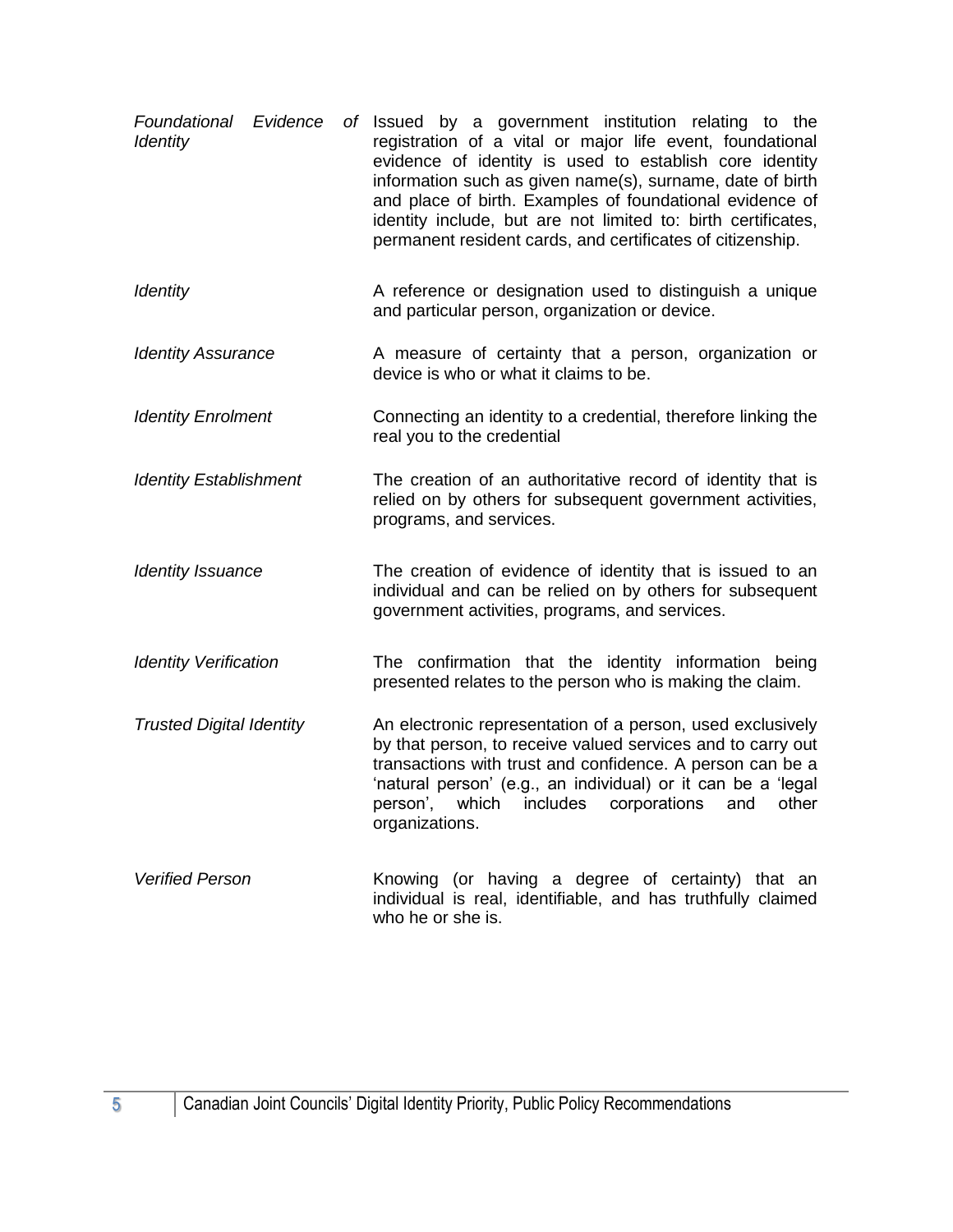### **4. Working Group Context**

### *Scope*

The PPWG was charged with assessing the appropriate roles and responsibilities with respect to trusted digital identities. Referencing the definition above, this is the electronic representation of a person, used exclusively by that same person to receive valued services and to carry out important transactions with trust and confidence.

The PPWG identified five components of a trusted digital identity for individuals and used these for the policy analysis:

### ● **Creating an Identity**

- *Identity (ID) assurance*: verification that a person is who they claim to be for the purposes of establishing a digital identity.
- *Credential assurance*: rules and standards associated with a credential, ensuring that it is secure and can be trusted in future authentication events.
- *Identity (ID) enrolment*: the binding of an identity with a credential.
- **Using an Identity**
	- *Service Access*: authentication of a person at the point of service, ensuring that the person is who they say they are and can be allowed access.



### ● **Notice and Consen**t

○ *Notice & Consent*: triggered at multiple points when an identity is created or used, notifying an individual of the authorities under which personal information is being collected, how and what personal information will be shared and seeking appropriate consent to proceed.

#### *Working Group Membership*

The Working Group had seventeen participants including municipal, provincial and federal representation:

- 2 BC team leads
- 1 representative from a municipality in Ontario
- 5 representatives from the following 3 provinces; Alberta, New Brunswick, and Nova **Scotia**
- 9 federal representatives from the following departments; Employment and Social Development Canada, Immigration, Refugee and Citizenship Canada and Treasury Board of Canada Secretariat.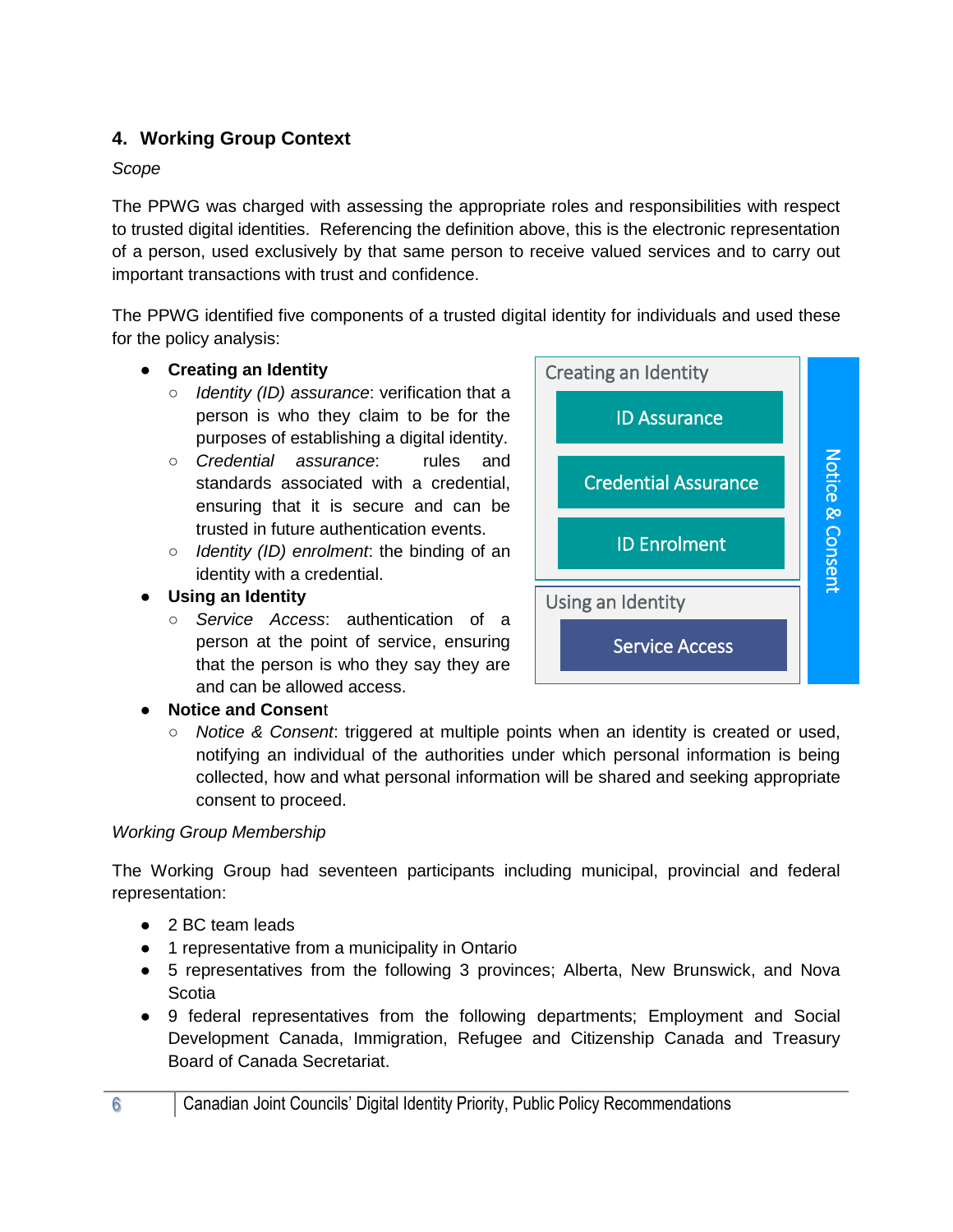Participation in the Working Group was voluntary and carried out over the course of summer 2018.

### *Key Documents*

The PPWG leveraged the IMSC Discussion Paper and the Pan-Canadian Trust Framework to identify the key components of identity management where clarity on roles and responsibilities was required. (See Appendix I for mapping).

### *Approach*

The PPWG leveraged the IMSC Discussion Paper to highlight key points that warranted further exploration. The discussions used the economic public vs. private goods matrix, based on Paul A. Samuelson's theory of public goods and developed by V. Ostrom and E. Ostrom, as a means of assessing where the five components of digital identity lie and what the appropriate roles of the public and private sectors should be. (See Appendix II for further explanation of the Public v. Private Goods matrix.)

### *Guiding Principles*

During the discussions, the PPWG identified three key principles that were applied in defining appropriate roles of the public and private sectors:

- international human rights stipulate that an individual's' right to an identity cannot be compromised;
- meeting citizens' expectations and complying with legislated privacy and security requirements is critical in allowing Canadians to interact confidently with government and participate in a digital society;
- convenience and choice in service access are key drivers for citizens and delivery models must meet these demands.

### <span id="page-7-0"></span>**5. General Themes of Accountability**

Based on the guiding principles, the PPWG developed three general themes of accountability that apply across all identified components of a trusted digital identity. These are summarized below and repeated within the more detailed discussion of each component.

### *Privacy and Security Requirements*

Given the criticality of ensuring a high level of confidence in privacy and security protocols, and the significant risks of breaches, the PPWG deemed that **the public sector must retain accountability for setting legal requirements and monitoring compliance**.

All digital identity services, whether they are delivered by the public or private sector, will be expected to comply with these requirements.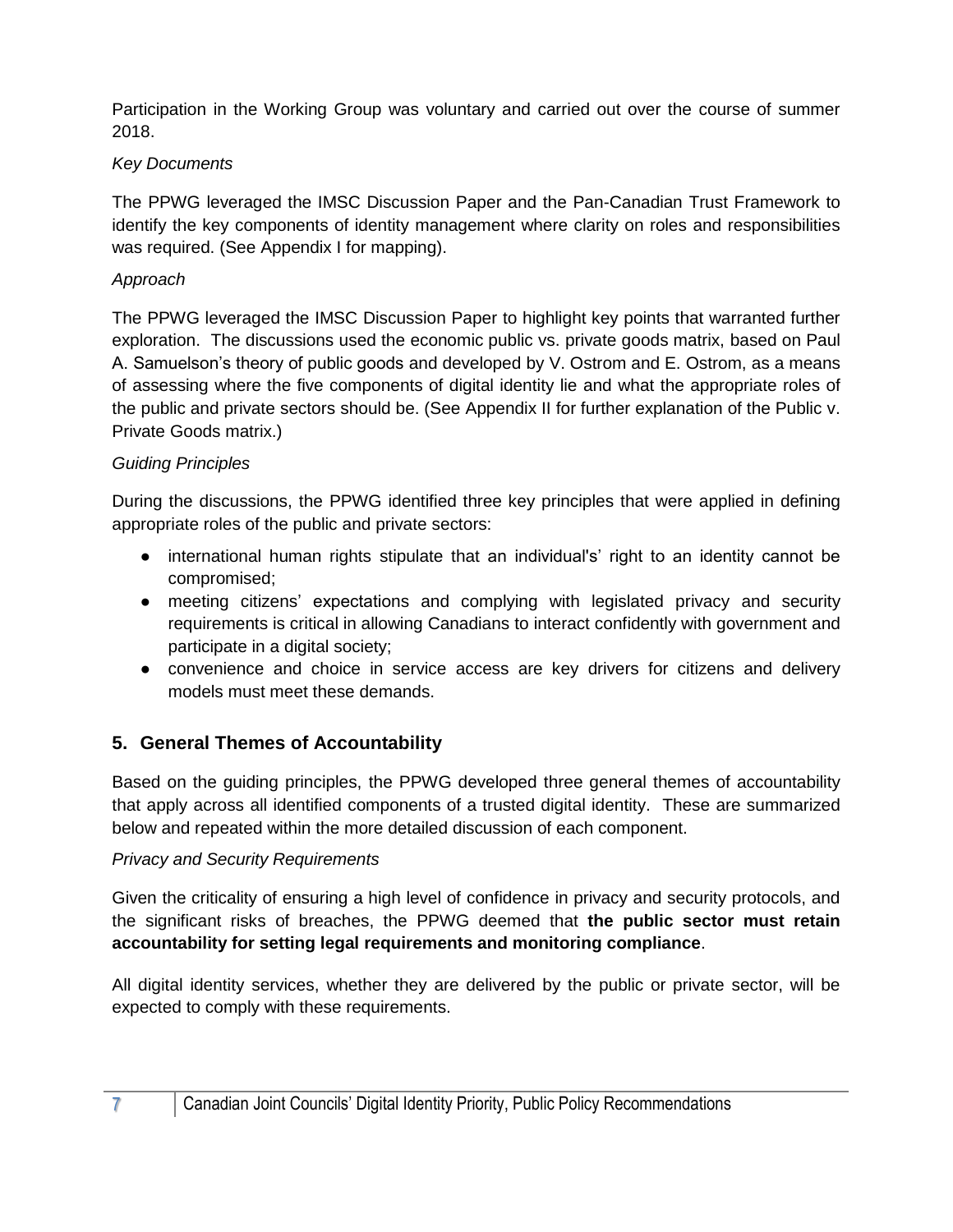### *Establishment and Use of Digital Identities*

Satisfying the twin drivers of "convenience and choice for citizens" demands that both the public and private sectors have major roles in service delivery. These services must comply with the regulatory framework described above.

**It is important that the public sector continues to play a role in establishing digital identities to ensure that they are widely available**. However, where there is no legal right to service, the private sector can add significant value in the provision and management of digital identities.

### *Foundational Evidence of Identity*

During the discussions, it became apparent that foundational evidence of identity (birth and arrival in country records) has a distinct and special role in creating an identity and merited a unique treatment.

Articles 6 and 16 of the Universal Declaration of Human Rights state that 'everyone has the right to recognition everywhere as a person before the law'. Thus, every individual is entitled to an identity and the establishment of that identity must be considered a public good. **Keeping accountability for foundational documents (e.g., birth, immigration, and citizenship) in the public domain ensures that all individuals are able to obtain a foundational credential.** 

Further, the consequences of a data breach associated with foundational documents pose a significant threat and may cause a loss of public trust in government stewardship of personal information. This, again, argues for the public sector to retain the legal and fiduciary accountability and responsibility for establishing and securing these foundational credentials.

Keeping foundational documents in the public domain helps to ensure that there is one registry and that access is not restricted to certain groups or customers. Having a single registry in each jurisdiction helps to uphold the integrity of that registry and limits opportunity for fraud or misuse. Further, should fictitious identities be discovered, there are fewer authoritative sources that have to be reconciled.

**The PPWG concluded that accountability for the issuance of foundational evidence of identity must continue to lie with the public sector and cannot be delegated to the private** sector. However, it was recognized the private sector may add value in this area by providing services that manage these foundational credentials at the request, and on behalf of the citizen. Further discussion on foundational documents is excluded from the five components below.

### <span id="page-8-0"></span>**6. Identity (ID) Assurance**

Identity (ID) Assurance is the measure of certainty that a person, organization or device is who or what it claims to be. Verifying that a person is who they say they are is an essential first step in establishing a digital identity.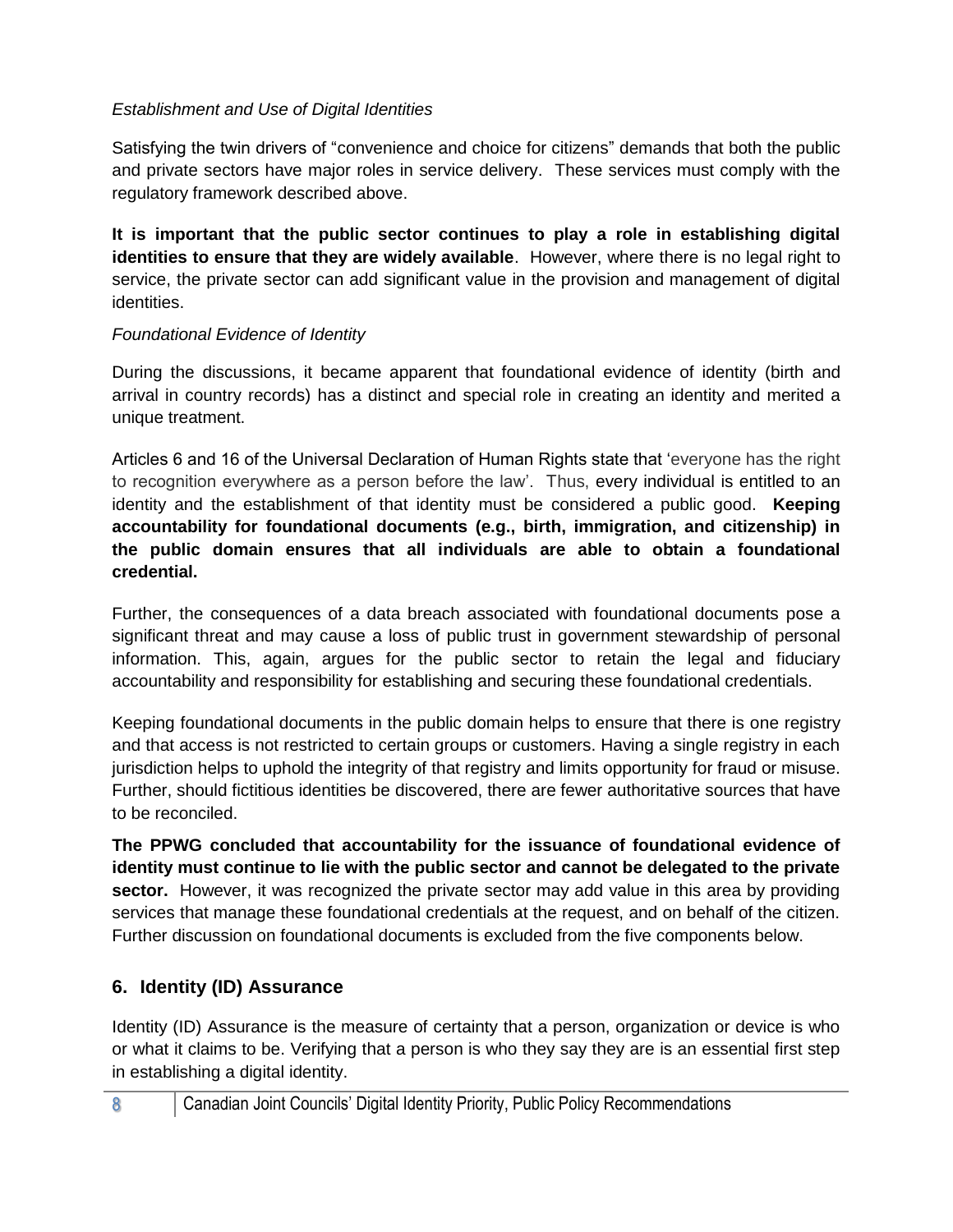Identity assurance includes determining the rules for verifying an individual is who they say they are and establishing an identity; e.g., what types of documents are required, whether a counter visit is required. The rigour required varies with the target level of assurance; e.g., at lower levels of assurance self-attestation may be sufficient, while at higher levels of assurance original foundational evidence and an in-person verification check may be required.

As a result of the verification step, the person is now recognized and a digital identity can be created with a clear level of assurance.

### *Discussion*

The establishment of a digital identity based on identity evidence may be the responsibility of the public or the private sector; e.g., banks establishing a digital identity for a client, or schools establishing a student identity. The relevant organization would be responsible for setting the standards for the verification event and complying with legal requirements for privacy, data protection and notice and consent.

*Recommended Roles and Responsibilities*

| <b>Public Sector</b>  | Accountable for establishing legislation, standards and<br>policies for credentials.<br>Accountable for ensuring the compliance of all parties with<br>$\bullet$<br>legislation, standards and policies.<br>May provide verification services.<br>$\bullet$<br>Accountable for managing the verification<br>process<br>$\bullet$<br>standards for their own credentials.<br>Responsible for ensuring that identity assurance services<br>$\bullet$<br>comply with legislation, regulations, policy and standards. |
|-----------------------|-------------------------------------------------------------------------------------------------------------------------------------------------------------------------------------------------------------------------------------------------------------------------------------------------------------------------------------------------------------------------------------------------------------------------------------------------------------------------------------------------------------------|
| <b>Private Sector</b> | May provide verification services at the request of and on<br>$\bullet$<br>behalf of the public sector for identity assurance (excluding<br>foundational identity assurance).<br>Accountable for managing the verification<br>process<br>$\bullet$<br>standards for their own credentials.<br>Responsible for ensuring that identity assurance services<br>$\bullet$<br>comply with legislation, regulations, policy and standards.                                                                               |

### <span id="page-9-0"></span>**7. Credential Assurance**

Credential Assurance is the confidence that a person, organization or device has maintained control over the credential with which they have been entrusted (e.g. key, token, document, identifier) and that the credential has not been compromised (e.g. tampered with, corrupted, modified).

The goal of credential assurance is to ensure that future authentication events are safe, secure and not easily recreated. This confidence is enabled through setting the minimum standards that govern the strength of the credential (e.g., security features for a physical credential, password standards).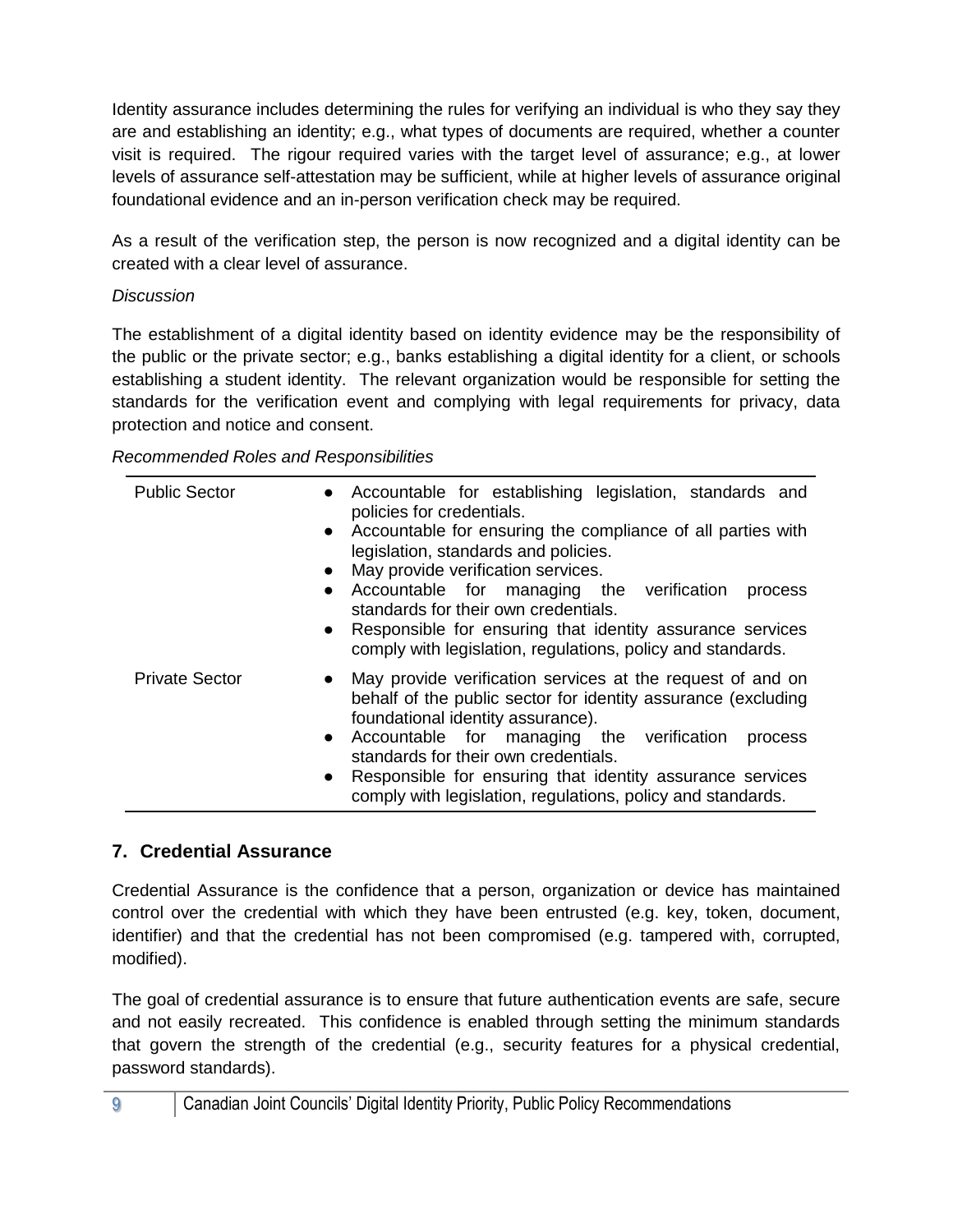### *Discussion*

Today, both the public and private sectors issue credentials and set standards for credential assurance. Indeed, the private sector is a more significant player in this area. Generally, the issuing organization sets the assurance standards and ensures that they are met. However, credential issuance does not occur in a vacuum and the public sector must retain accountability for maintaining the regulatory framework that will protect the citizen's identity data. For example, it is recommended that the public sector establishes the rules and regulations for what can be done with credential information (i.e., what can and cannot be shared) and all issuing organizations acknowledge and comply with these rules. This will provide a high degree of confidence among citizens.

Within that regulatory context, credential assurance is likely to remain an area where both public and private sectors operate. Indeed, the ecosystem needs to allow for a range of credentials to provide choice and security for the citizen.

*Recommended Roles and Responsibilities*

| <b>Public Sector</b>  | • Accountable for establishing legislation, standards and<br>policies for credentials that safeguard security and privacy.<br>• Accountable for ensuring compliance of all parties with<br>legislation, standards and policies.<br>Accountable for setting credential assurance standards for<br>$\bullet$<br>government-issued credentials.<br>Responsible for complying with legislative, standards and<br>$\bullet$<br>policies requirements for government-issued credentials. |
|-----------------------|------------------------------------------------------------------------------------------------------------------------------------------------------------------------------------------------------------------------------------------------------------------------------------------------------------------------------------------------------------------------------------------------------------------------------------------------------------------------------------|
| <b>Private Sector</b> | May provide credential assurance services at the request of<br>$\bullet$<br>and on behalf and at the request of public sector.<br>• Accountable for developing credential assurance standards<br>for any credentials issued on behalf of their own<br>organization.<br>Responsible for complying with legislative, standards and<br>policies requirements for credentials.                                                                                                         |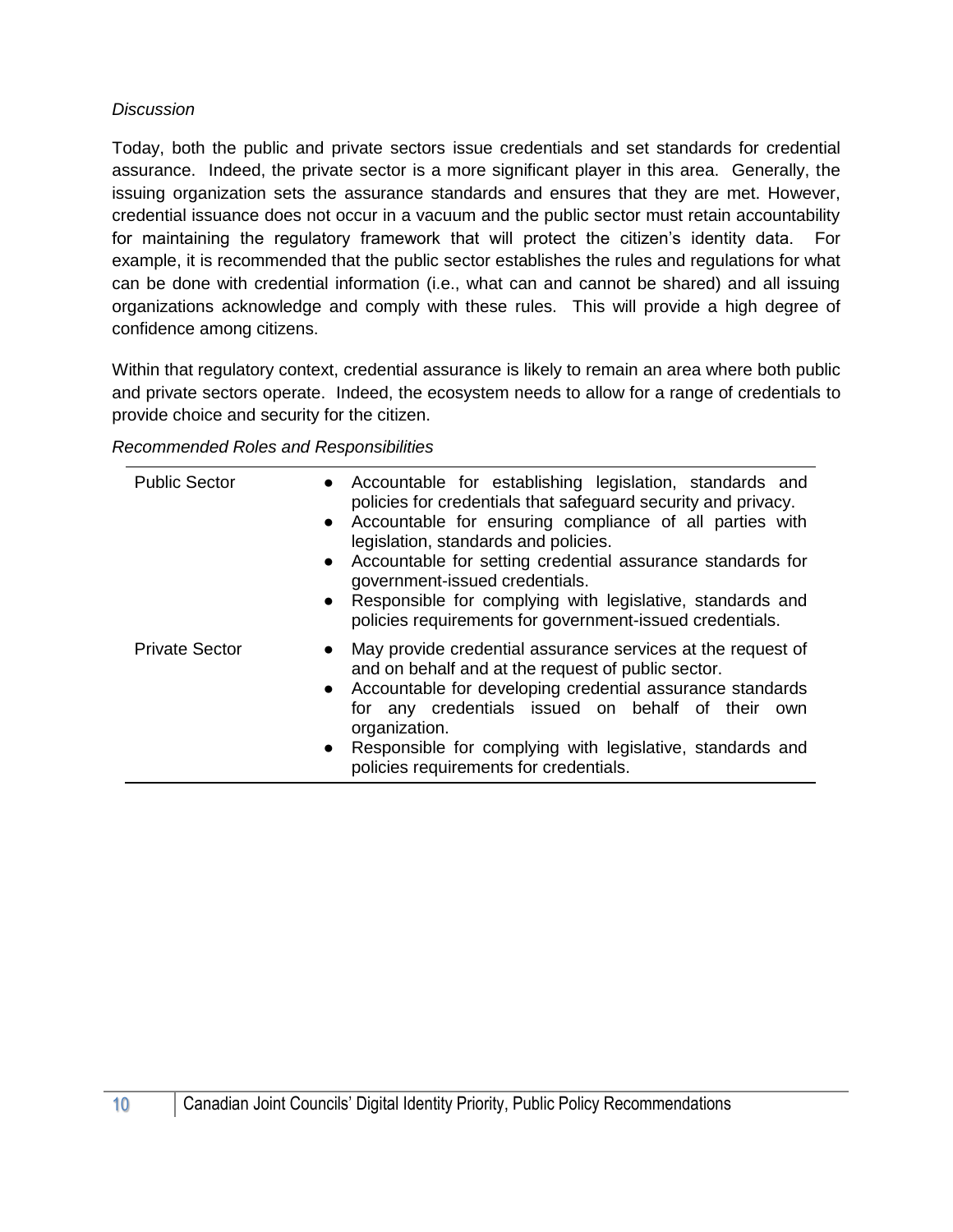### <span id="page-11-0"></span>**8. Identity (ID) Enrolment**

Identity-credential binding associates your identity to a credential used by you, therefore linking the real you to your trusted digital identity. This process can either result in the binding of new identity with an existing credential that you have, or a new credential issued to you. For example, when accessing Government of Canada services, you may wish to use your existing banking credential or a new one issued by the Government of Canada. In British Columbia, your identity is bound to your British Columbia Services Card. In Alberta, your identity is bound to a username and password that you choose to access the MyAlberta Digital ID Program.

### **Discussion**

Within an established framework already discussed as part of credential assurance, both public and private sector organizations may establish a digital identity and proceed with identity enrolment. That organization will be responsible for:

- determining if an existing credential meets established requirements and can be leveraged or a new credential will be issued;
- ensuring that new credentials meet established requirements;
- the subsequent binding of the identity with the credential as a precursor to authentication and service access.

The digital identity ecosystem also opens up opportunities for public/private partnerships. For example, the Government of Canada, uses a mixed public- and private-sector delivery model. Clients are offered the option to sign-in with CRA Login (for CRA services), GCKey, the government-branded credential services, or SecureKey Concierge, a service offered by a private company that enables clients to use their existing bank-issued credentials. When using anonymous credentials (GCKey or SecureKey), federal departments must first determine the identity of the anonymous credential holder, ensure that it is right person using this credential, and finally associate this person to the file associated with them. To complete these processes, the user is asked for selected personal information (e.g., Social Insurance Number, date of birth, postal code, and an amount from recent tax return). Once this information is validated, a security code is mailed out to complete the process binding the client's identity to their preferred credential. By offering a choice of login credentials, the Government of Canada is enabling choice, and making online services more convenient for its clients to access. Many individuals regularly use their online credentials for banking or paying bills, so being able to use the same credential to access government services online means one less username and password for clients to remember.

However, the working group identified that there are specific areas where they felt the public sector should retain accountability:

- sensitive and public services (e.g., health, education and social services);
- where the credential may be used to change tombstone data and the ripple effects could be significant.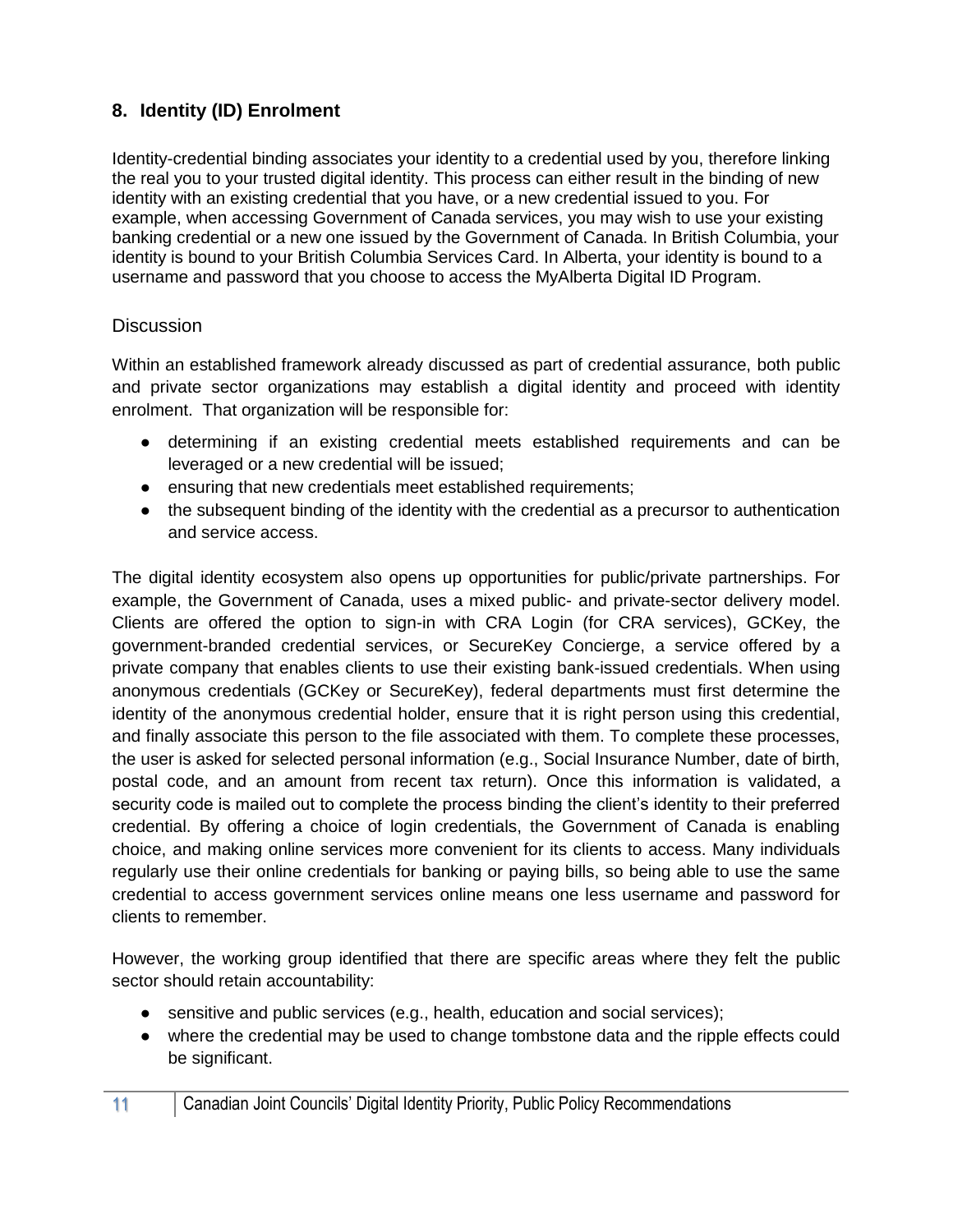Regardless of whether the identity is being established by the public or private sector, responsibility for binding the identity with a credential and, optionally, issuing a new credential may be delegated to a third party, with the understanding that regulatory requirements continue to be met.

*Recommended Roles and Responsibilities*

| <b>Public Sector</b><br>$\bullet$  | • Accountable for establishing legislation, standards and<br>policies for identity enrolment that safeguard security and<br>privacy.<br>Accountable for ensuring that identity enrolment regulatory<br>requirements are met.<br>• Accountable for managing and ensuring the integrity of the<br>binding and issuance processes for public sector-issued<br>credentials.<br>• Responsible for ensuring that identity enrolment regulatory<br>requirements are complied with. |
|------------------------------------|-----------------------------------------------------------------------------------------------------------------------------------------------------------------------------------------------------------------------------------------------------------------------------------------------------------------------------------------------------------------------------------------------------------------------------------------------------------------------------|
| <b>Private Sector</b><br>$\bullet$ | Responsible for ensuring that identity enrolment regulatory<br>requirements are complied with.<br>• Accountable for managing the binding and issuance<br>processes for private sector-issued credentials.                                                                                                                                                                                                                                                                   |

### <span id="page-12-0"></span>**9. Service Access**

Service access is where an individual presents a credential with the objective of gaining access to a service. When the service provider (or relying party) receives the credential information it determines if it can be trusted as authentication that the person requesting the service is who they say they are. This determination will be based on the known level of assurance of the identity and the credential and the risk tolerance of the service provider. If the identity is authenticated successfully, the service provider goes on to confirm access is authorized.

Service access may either be a one- time event, or trigger a more persistent service enrolment.

#### *Discussion*

In this instance, the service provider owns both the service and the rules over what credentials are to be trusted. The determination of what credentials are to be accepted will be based on the service owner's assessment of the level of assurance required for the particular service. For example, allowing access to medical records would likely require a very high level of assurance, while registering for an electronic newsletter may not.

Service providers may be in both the public and private sector and there is no difference in the roles; **each relying party is responsible for setting standards for access and ensuring that those are met by the credentials presented by the individual**.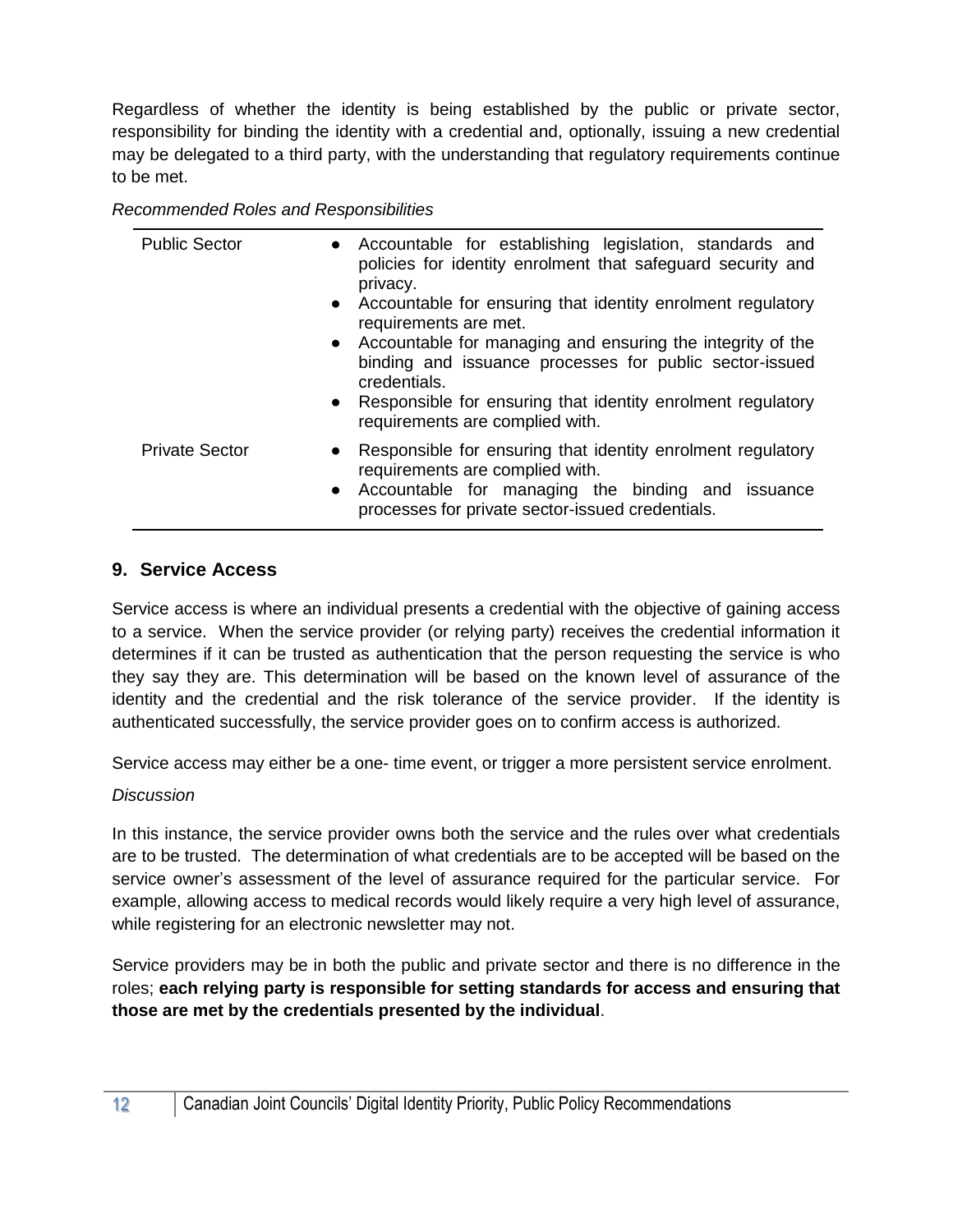*Recommended Roles and Responsibilities*

| <b>Public Sector</b>  | • Accountable for determining levels of required assurance<br>for government services and ensuring that service<br>enrolment requirements are in compliance.<br>• Accountable for ensuring the right digital identity is mapped<br>or linked to the right service recipient for government<br>services. |
|-----------------------|---------------------------------------------------------------------------------------------------------------------------------------------------------------------------------------------------------------------------------------------------------------------------------------------------------|
| <b>Private Sector</b> | • Accountable for determining levels of required assurance<br>for their services and ensuring that service enrolment<br>requirements are in compliance.<br>• Accountable for ensuring the right digital identity is mapped<br>to or linked with the right service recipient.                            |

### <span id="page-13-0"></span>**10.Notice and Consent**

Notice and Consent refers to how individuals are made aware and provided choice about how their information is collected, used and disclosed. In notice, personal information controllers should provide clear and easily accessible statements about their practices and policies. Public Sector is concerned with notice (although the public sector also requires consent) and private sector concerns with consent. In order for consent to be meaningful, the user must understand what information is being used and for what purpose. In other words, they must understand what they are consenting to. Under federal legislation, private sector organizations are required to obtain individuals' consent to lawfully collect, use and disclose personal information in the course of commercial activity in accordance with PIPEDA federally and PIPA in BC and AB to name a few. Without consent, the circumstances under which organizations are allowed to process personal information are limited. Notification and consent may be required at multiple points in the digital identity process: verification, authentication and enrolment.

#### *Discussion*

The responsibility to provide adequate notice and consent processes lies with the organization collecting, storing and sharing the data. This is governed by a legal framework today. While the public sector could provide more advice on meaningful consent and consequences, ultimately if a citizen is aware of the risks, understands the impacts, and accepts them that is the citizen's right to do so.

It is important to note that there are regulations that limit the third party usage of identity information among other items. There are examples from other industries where the private sector adheres to legal frameworks with requirements for how identity information is handled such as *Proceeds of Crime* (Money Laundering) and *Terrorist Financing Act* overseen by FINTRAC.

There has also been growing public concern about security breaches. The organization collecting the information has the responsibility to notify the sources and the owner of the information. Currently under Bill S-4 the *Digital Privacy Act under Section 10* there are

### 13 Canadian Joint Councils' Digital Identity Priority, Public Policy Recommendations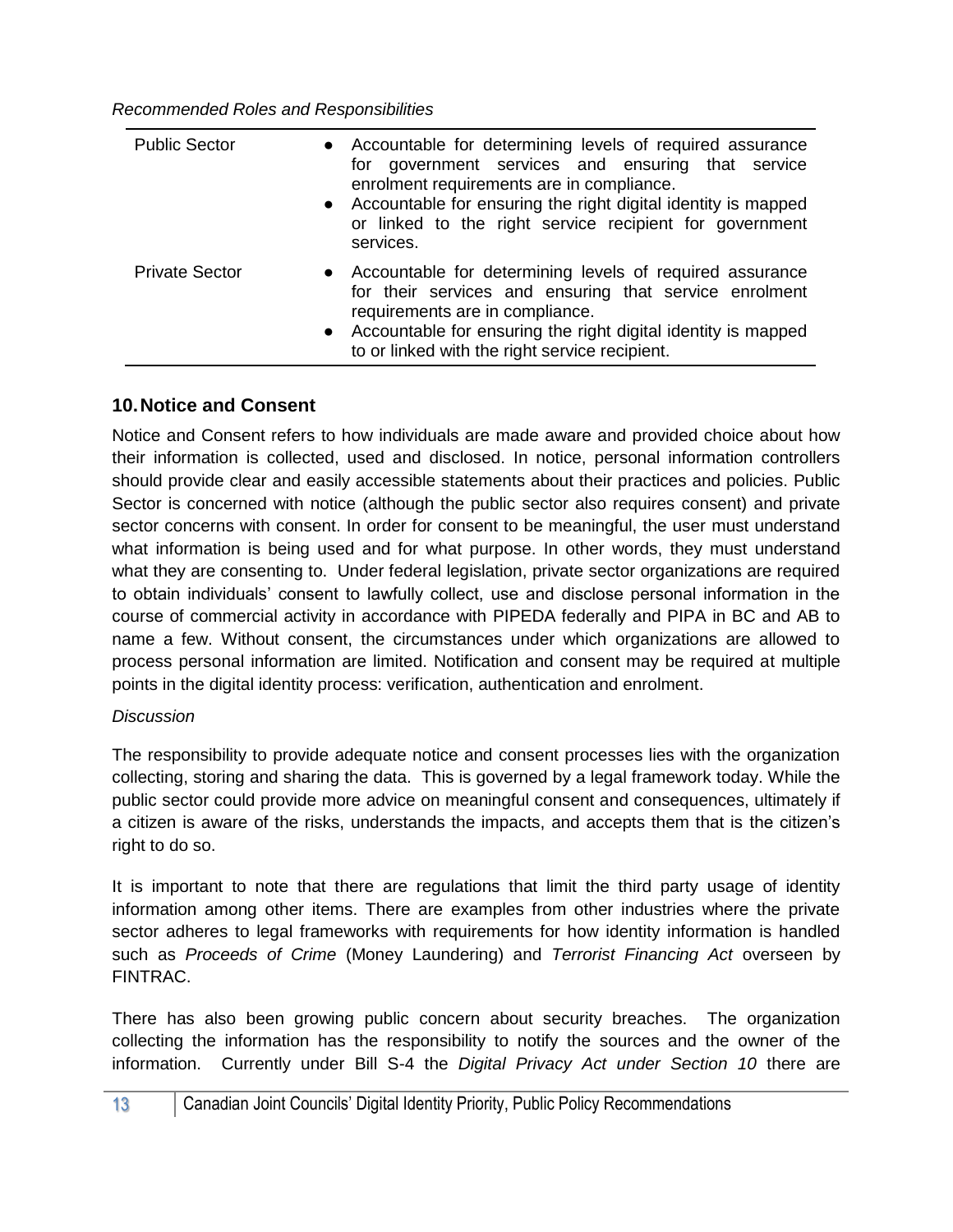regulations created for organizations to follow concerning content of notification and disclosure without consent.

### *Recommended Roles and Responsibilities*

Uniquely, the roles and responsibilities for Notice and Consent fall within the privacy sphere are already well defined and stem from legislation. The current *Digital Privacy Act, Privacy Act and PIPEDA* (at the federal level) and *FOIPPA/PIPA* (at various equivalents across the provincial level) apply.

| <b>Public Sector</b>  | $\bullet$<br>$\bullet$ | Accountable for setting the regulatory framework for notice<br>and consent.<br>Accountable for enforcing compliance with regulations.<br>Accountable for providing forum for citizen concerns.<br>Accountable for ensuring notification and consent processing<br>are in compliance with regulations. |
|-----------------------|------------------------|-------------------------------------------------------------------------------------------------------------------------------------------------------------------------------------------------------------------------------------------------------------------------------------------------------|
| <b>Private Sector</b> |                        | Responsible to operate in alignment with relevant legislation.                                                                                                                                                                                                                                        |

### <span id="page-14-0"></span>**11.Conclusion**

It is a human right to be recognized by your country before the law and hold an identity in that nation. Therefore, **Digital Identity is fundamentally a public good**. In Canada by establishing your identity you are automatically enrolled into digital programs and services that the government provides. There are also additional digital services such as education, and banking that are not a right but a privilege and therefore they can leave the realm of public goods and enter private. Throughout the discussion one theme continues to appear; accountability, holding the service provider accountable if there is a breach in trust or privacy. The concept of accountability requires government to implement procedures that protect the citizen's personal information, establish procedures to follow when developing digital identity initiatives or questions, train staff and be transparent about all procedures and practices. This is a recommendations paper, and the recommendation is to develop an accountability model in the public sector so that private sector can develop one that is similar. Of course, there is risk associated using accountability models in the ability to resolve misuse follows non-compliance and proof of non-compliance for affected individuals. This paper articulates the need for the creation of new regulatory instruments to supplement existing policy for this emergent area involving interactions within and between personal, public and private interests. Privacy laws and regulations should be leveraged. Meeting the citizen demands and expectations for service access and participation in the digital society requires an established standard for digital identity for the service providers to follow. Trust and inclusion must be established by the public sector as a standard for all organizations who establish, manage or use digital identities in Canada.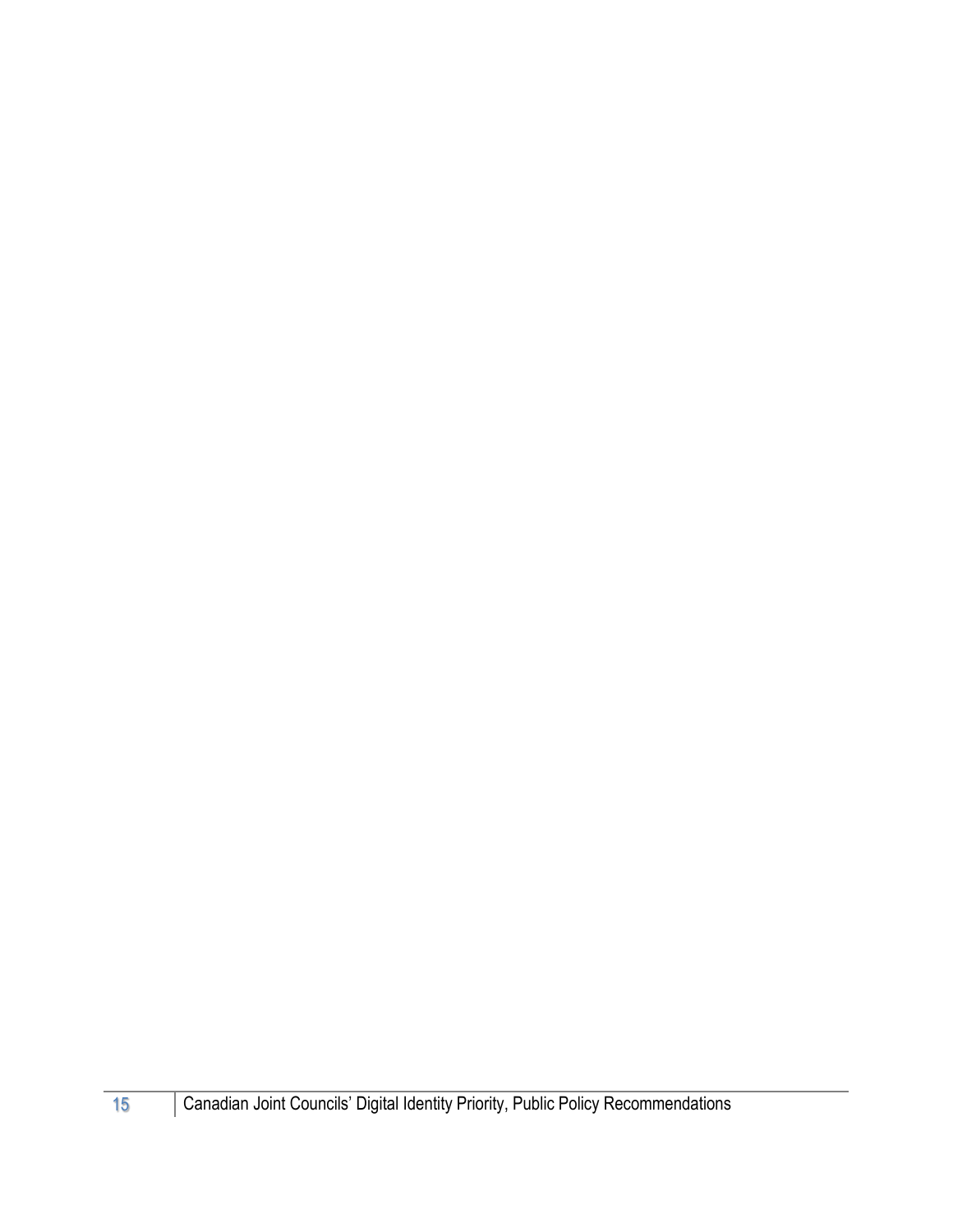# **Appendix I - Mapping to IMSC Discussion Paper and Pan-Canadian Trust Framework**



The mapping process identified a gap in the components identified in the IMSC Discussion Paper: service access or program enrolment. Although the IMSC paper included "ID Enrolment", it was felt that there was a significant enough difference between the binding of an identity to a credential and the subsequent use of the credential to access services that the two components should be separated. (Person X has an Ontario birth certificate, and therefore can create a driver's license) and service access allows that verified person to access a service (Person X now has a driver's license and is over the age of 19 they can now be served alcohol or able to drive a car).

"Service access" was selected for clarification, and to differentiate it from the preliminary identity establishment components.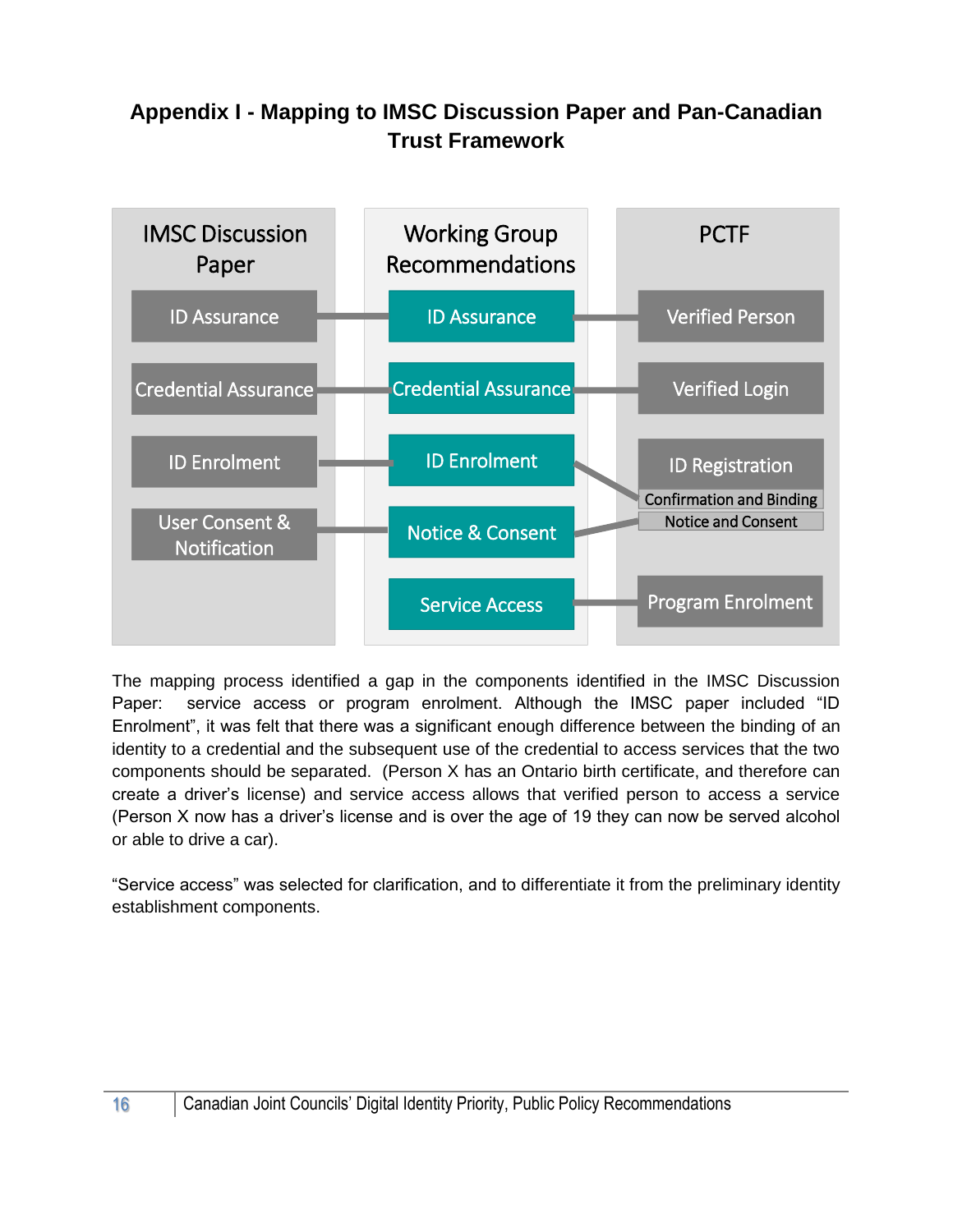# **Appendix II - Public/Private Goods Matrix**

<span id="page-17-0"></span>A private good is a product that must be purchased to be consumed, and consumption by one individual prevents another individual from consuming it. In other words, a good is considered to be a private good if there is competition between individuals to obtain the good and if consuming the good prevents someone else from consuming it. A private good is the opposite of a public good. Public goods are generally open for all to use and consumption by one party does not deter another party's ability to use it. It is also not excludable; preventing the use of the good by another is not possible. Many public goods can be consumed at no cost.



**Figure 1. Public vs Private Goods Matrix. Public Domain. "Features of Goods." Wikimedia Commons. Wikimedia. 28 April 2012. Web. May 2018**

Using the matrix, secure digital identity services fall into the "Public Goods" quadrant. Almost all public goods are considered to be non-rivalrous and non-excludable goods. Non-rivalry denotes any product or service that does not reduce in availability as people consume it. Nonexcludability refers to any product or service that is impossible to provide without it being available for many people to enjoy. Therefore, a public good must be available for everyone and not be limited in quantity. However, not all digital identities are equal and, depending on the level of assurance, may or may not be deemed sufficient to allow access to a particular service. For example, being born in Canada entitles you to certain rights and access to certain services, but it is incumbent on the individual to provide evidence through a birth certificate or immigration documents. The conclusion is that Digital Identity fits the category of a quasi-public good, alongside libraries, museums and education since it is non-rivalrous and somewhat nonexclusive.